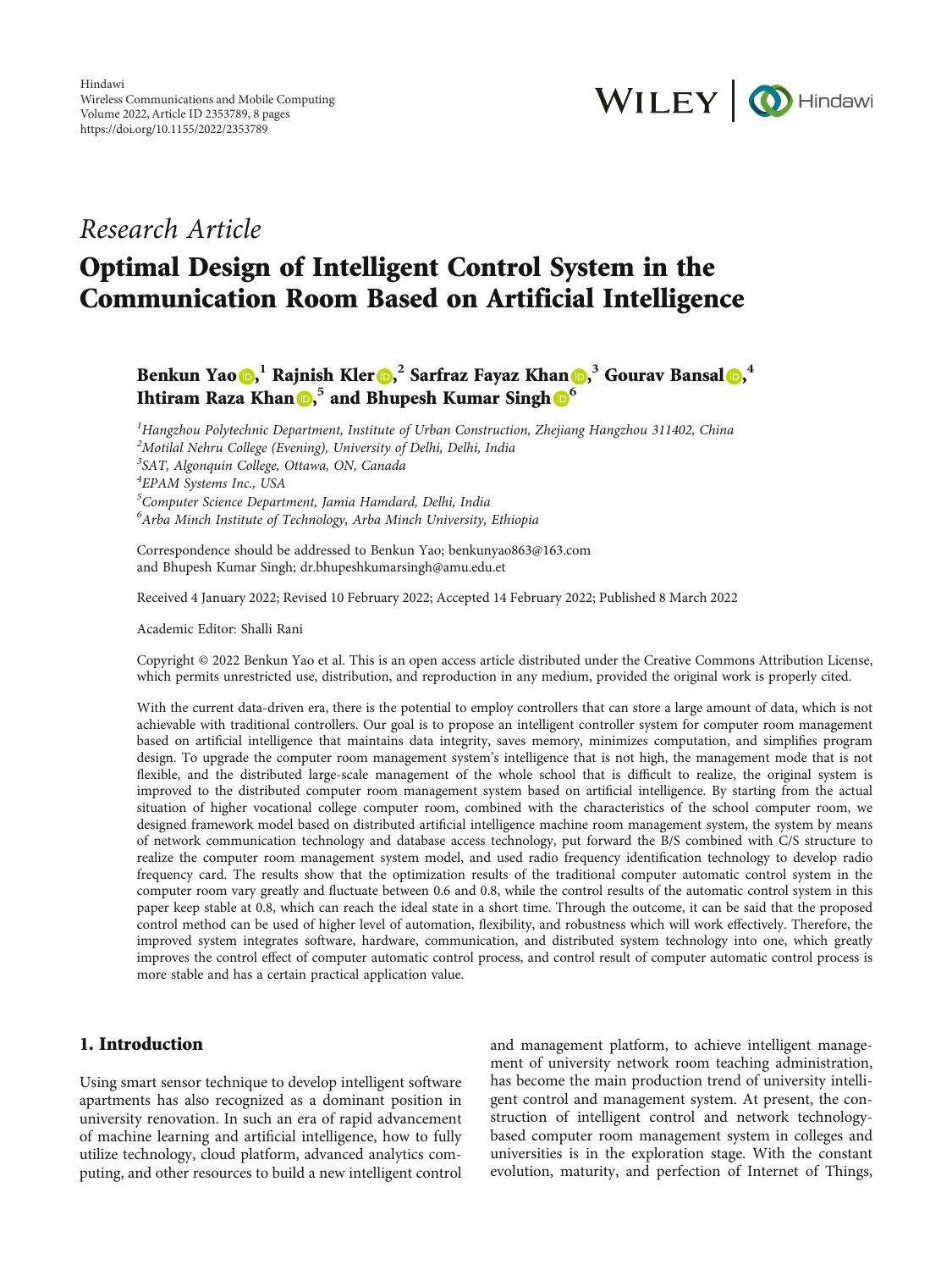information mechanism, schools will have different requirements for the application of the Internet of Things in various industries and fields. Strengthen the construction of intelligent control and management system of the college rooms, grant entire play to the function of science and technology in physical environment perception of the Internet of Things, and provide more personalized services for teachers and students in the teaching process and daily life. At present, there are many problems in management of computer rooms in many colleges and universities, such as heavy management workload, difficult arrangement of computer rooms, inconvenience of after-class computer and charge management, and many financial loopholes. Facing the high number and high investment of the school computer room, a set of functional integrity and practical, simple maintenance, high-security charge management system for improving the management efficiency of the computer room, reducing the intensity of work, and timely processing of the fault occurring in the computer room has important significance. How to use computer resources effectively and improve the utilization rate of computer room has put forward higher requirements on the management level of computer room. In this case, higher vocational colleges urgently need to develop a distributed IC card-based computer room management system for unified management, to achieve the modern management of computer room, and improve the management level of computer room [\[1](#page-7-0)].

Artificial intelligence, or AI for short, was first proposed in 1956 by John McCarthy and other scientists at the Dartmouth Institute in America. As a main division of computer science, artificial intelligence has become a broad interdisciplinary and frontier science after more than 60 years of rapid development. Artificial intelligence is considered as one of the three high-tech mechanisms in the 21st century. Artificial intelligence (AI) is a basic theory, methods and technology that combines computer software and hardware to refresh definite thinking processes and behaviors of human beings by studying the laws of human intelligence activities and building artificial systems with definite intelligent bearings. AI technology is a rapidly developing research field. The research on AI has not only become a hotspot of distributed artificial intelligence research but also a hotspot of computer technology research. At the same time, it has attracted wide attention from the scientific, educational, and industrial circles and has been applied increasingly widely in recent years. The reason for this is that AI-based systems have excellent advantages in problem-solving. AI technology provides a new distributed computing model and problemsolving approach, which can effectively relieve the constraints of sequential and centralized control on the system and seek the solution of problems in a concurrent and noncentralized way. It provides a new computational and problem-solving solution and will be a model for the next generation of complex distributed engineering systems. The traditional distributed computer room management system is usually a client/server structure. Compared with the client/server, AI does not need continuous network connection and can reduce the occurrence of network blocking. AI can move a piece of application code to the location of

the data, execute it at a high speed locally, and eventually remit the execution outcome to user, thus eliminating the transmission of a large amount of data on the network [\[2,](#page-7-0) [3\]](#page-7-0). AI refers to machine or software intelligence. When it comes to AI in control engineering, it is not necessarily about mimicking human intelligence. While seeing other people may teach you a lot about how to assist robots in solving difficulties, the vast bulk of intelligent control research focuses on real-world problems rather than people or animals. AI incorporates a variety of strategies, including search and mathematical optimization, reasoning, and probability-based procedures. Conventional control techniques and approaches are frequently less computationally demanding to implement than other AI applications and may be accomplished using low-capability microcontrollers. The successful deployment of emerging Industry 4.0 will contribute to the creation of more capable control systems and applications. AI advancements that will have an impact on control engineering include data mining techniques, multiagent systems, and distributed self-organizing systems [\[4](#page-7-0)–[6](#page-7-0)]. Radanliev et al. proposed a novel numerical technique for incorporating concepts from cognitive propulsion system, edge computing, artificial intelligence, and machine learning into automated intrusion detection. At the edge of the Internet of Things network, the engine uses machine learning technology to initiate process changes, providing actual intelligence with stability and operability for inferential network risk analysis. This will improve risk analysis capabilities and encourage the development of a systematic and comprehensive understanding of the challenges and threats that arise when deploying edge computing servers, as well as local IoT networks as machine learning and artificial intelligence technologies migrate to the Internet's periphery [\[7\]](#page-7-0). Artificial intelligence (AI) has found applications in society over the last decade. As AI applications become more challenging and use incidents expand, they highlight the significance of trying to address performance and power significant challenges in their implementation. Kurshan et al. [\[8\]](#page-7-0) give a brief overview of what 3D integration offers in the design of machine learning chips, discuss emerging opportunities in the next generation of memristive architectures, and inspect challenges. Because of our limited knowledge of the activity and structures of the human mind, machine learning layout, which relies on the brain for inspiration and virtual world, faces serious challenges. However, a large sum is being invested in the development of memristive chips. We believe that three-dimensional integration not only provides tangible advantage for fee and versatile neuromorphic chip design, but it may also provide architecture flexibility when it comes of fusion, further enabling design in future works. For monitoring, the multivalent system can help in monitoring the condition of system and providing effective asset management by diagnostics and protection against faults. Both areas are built upon the multiagent system properties, such as proactive, reactive, and social properties, as well as other fundamental properties. Moreover, they require highly developed communication protocols and specified architectures for the purpose of applications [[9](#page-7-0)].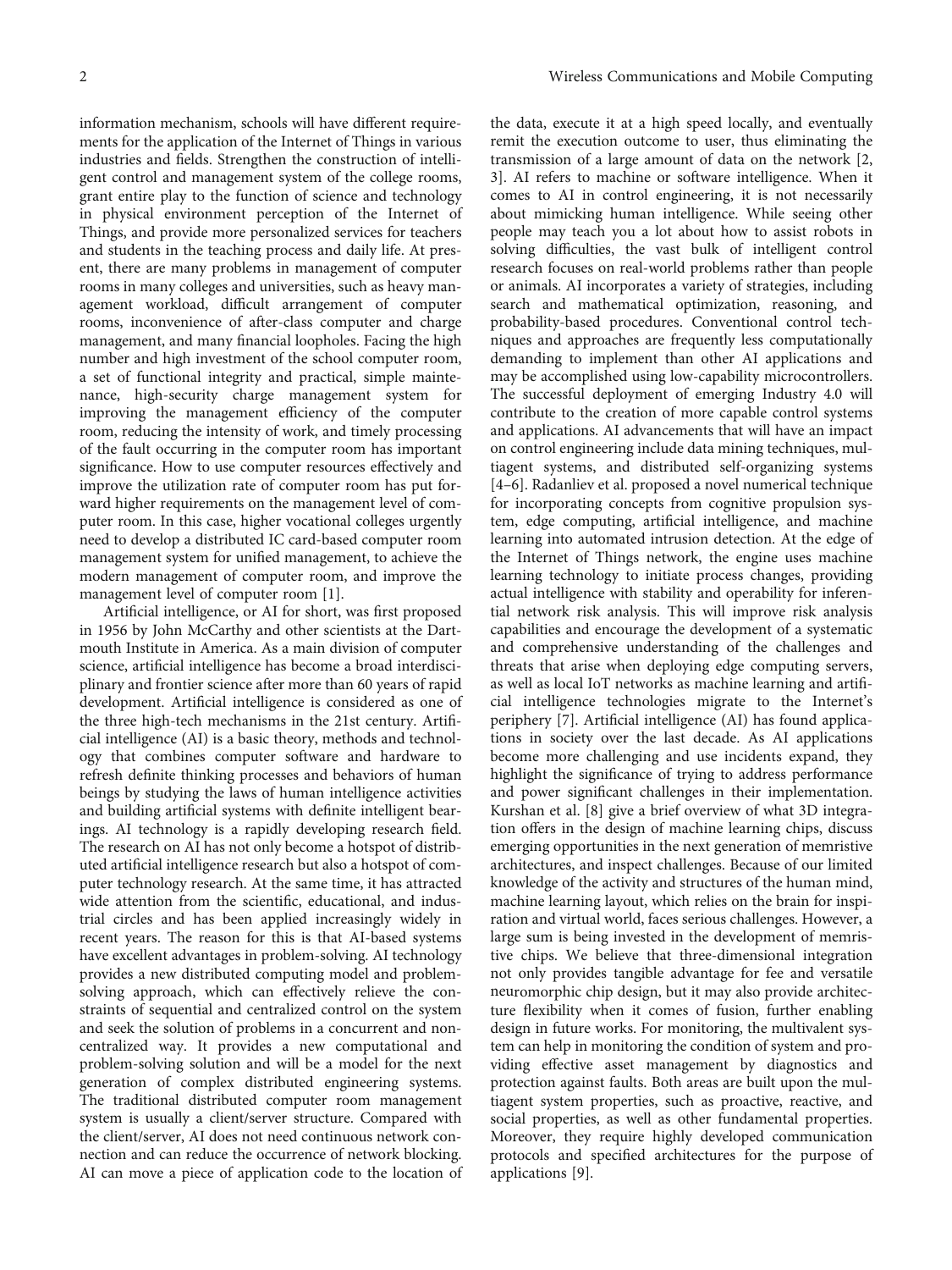A major concern for the networked sensing and actuation of a large-scale system is the complexity, due to the number of components and their interaction patterns and communication delays. This complexity is raised when a control system is required to become intelligent by implementing a completely new variety of knowledge processing functions [\[10\]](#page-7-0). To sum up, this paper proposes a computer room management application process depending on artificial intelligence. Database design is the cornerstone of successful development of the system, so how to set up database tables, in which fields each table has to ensure data consistency, save memory, and reduce the amount of computation, which simplifies the program design is essential. According to the database design specification, to prevent abnormal data insertion, deletion, and update, the database design reaches three normal forms (3NF). The main data table of the system is user table, user on machine record table, user-type table, and rate table. The user table mainly includes the primary information of the user and the login information of the user. The user login record table mainly includes the login record registration; this table is convenient for the user to inquire their own login record. The user-type table includes user types such as super administrator, system administrator, general administrator, teacher, and student. The rate table mainly designs the system billing parameters. According to the rate, the way of billing, and the composition of measurement units, the database design also considers the needs of teaching, development, and conservation of the computer room. The intelligent managed process of communication computer room obtained by this study has a good system interface and easy to use, which is convenient for students to learn on the computer, reduces the management workload of computer room administrators, improves the utilization rate of equipment and work efficiency, realizes the modernization of computer room management, and has a certain practical application value.

## 2. Research Methods

## 2.1. System Pattern of Computer Room Supervised System Based on AI

2.1.1. Workflow of the System. The working flow of college students' computer room is as follows: for the students who have class arrangements, the computer room supervised process will allocate the computer room according to the class arrangement and assign a machine to the students who swipe the card; for free students on the machine at their own expense, the machine room management system must first check the situation of the machine room, to see if there is no idle machine that can be used; if not, then give a "no idle machine" prompt information; if there is idle machine, then arrange students on the machine, the following process and the normal students on the machine the same. Its working flow diagram is shown in Figure [1](#page-3-0).

Figure [1](#page-3-0) is the client-server paradigm, also known as client-server architecture, which is a distributed application framework that splits tasks between servers and clients that

are either in the same system or communicate over a computer network or the Internet. It can be seen from Figure [1](#page-3-0) that in the client/server mode, the client and the server must always maintain the connection during the calculation process. A high number of median results need to be transmitted during the calculation system, which wastes bandwidth, etc., making it difficult to adapt to the high delay and unstable network environment. The main research is to introduce AI technology into the computer room management system and rebuild our existing computer room management system model. In this new model, AI is not only the basic component unit of the process but also the independent function entity of the process. This new design can constructively decrease the network link time, reduce the occupancy of network bandwidth, greatly improve the robustness and reliability of the system, give full play to the role of the network for distributed computer room management, realize nonconnection interaction, support weak clients, and enhance the performance of remote interaction. The flowchart of the system is shown in Figures [2](#page-3-0) and [3.](#page-4-0) In Figure [2](#page-3-0), a flowchart depicts the individual phases of a process in a logical sequence. It is a general tool that may be used for a wide range of applications and can be used to describe a number of processes like service processes and project plans. Similarly, for Figure [3,](#page-4-0) the flowchart of credit card exchange has been shown. The dotted line indicates whether the subserver requests the server according to the IC card information. If it is a self-charging server (no request can be made to the server when there is IC card information), if there is no free machine, the subserver can first complete the prompt to the user that the machine is unavailable [\[11, 12\]](#page-7-0).

As can be seen from the figures, the processing between the card reader and the subserver does not have to wait, and the communication between the subserver and the master server can be completed.

#### 2.2. System Platform Mode

2.2.1. Common System Platform Patterns. In recent years, with the rapid development of computer technology and network technology, the management of the computer room in colleges and universities has been transferred from manual management to intelligent automatic management. A client/server program works on the client side and connects with a remote server for information, whereas a web application runs entirely within a web browser. On a regular basis, the client server sends queries to the remote server to gain information. User interaction with the server is always accomplished via a client-side user interface or application. To connect with a web service, a web browser is used. A client server application might be platform-specific or crossplatform, depending on the programming language used. A web application is platform neutral since all it needs is a web browser. The cross-platform language makes an application look native to the platform or operating system of the client [[13, 14\]](#page-7-0). In this process, the choice of the platform mode of the computer room management system is the main problem that the system designers meet. The platform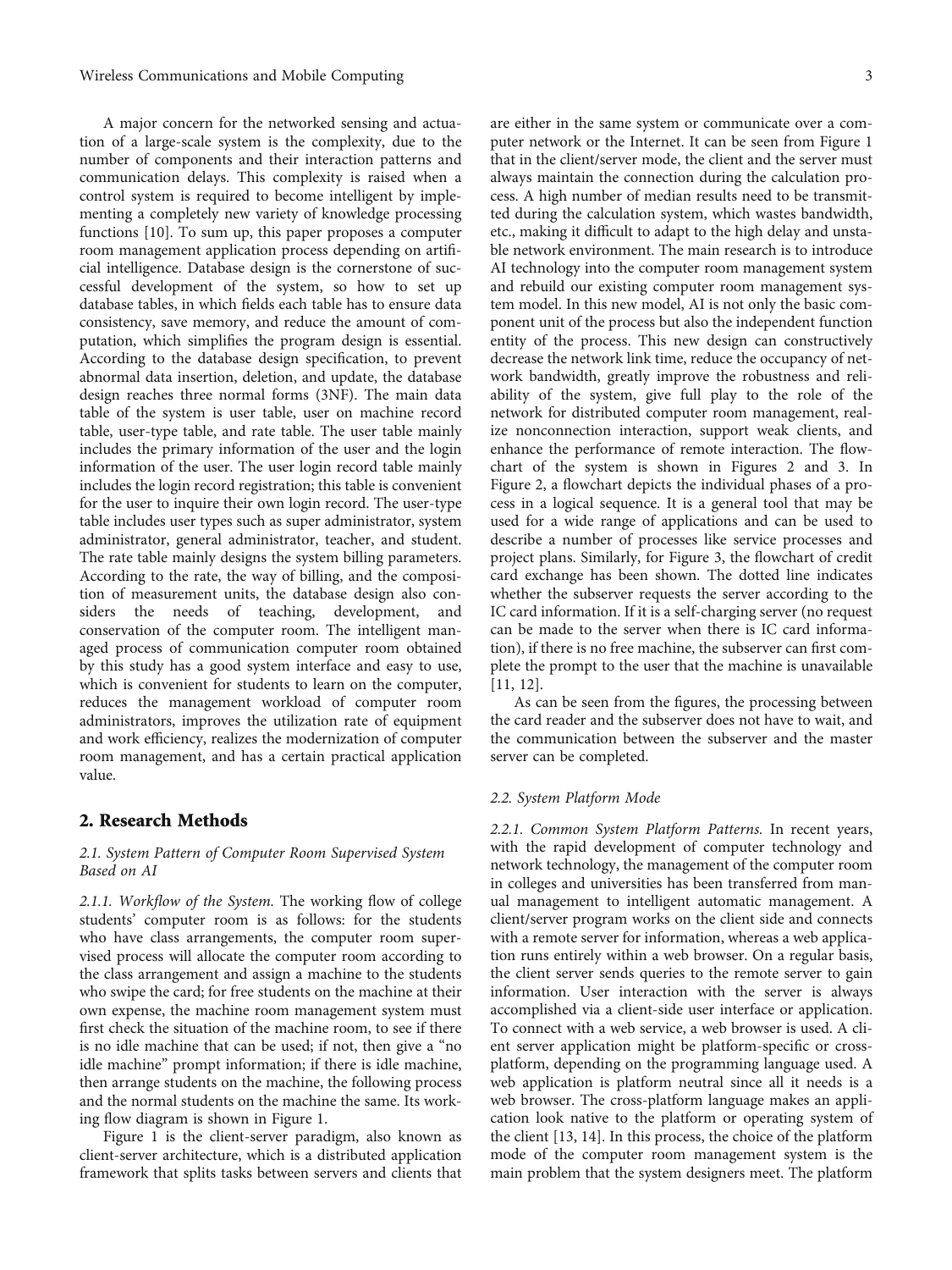<span id="page-3-0"></span>

Figure 1: Flow diagram of the machine room.



Figure 2: Flowchart of card swiping.

mode of computer room management system can be divided into four types: host terminal mode, file server mode, client/ server mode (C/S for short), and web browser/server mode (B/S for short). The host terminal mode has been phased out due to limited hardware choices and unguaranteed hardware investment. The file server mode is only suitable for small-scale local area networks; for many users, a large amount of data will produce network bottlenecks, especially in the Internet which cannot meet the user requirements. Therefore, the platform mode of modern computer room management system should mainly consider C/S mode and B/S mode [[15](#page-7-0)].

The broad classification of C/S- and B/S-type mode has been done in detail along with pros and cons. A clientserver network's key advantage is the centralized control it gives. All of the required information is gathered in one spot. A client-server network's data is successfully secured due to its centralized architecture. It can be enforced using access controls, enabling only those who have been granted permission to do so. Client-server networks are extremely scalable. As needed, the user can increase the amount of resources such as clients and servers. As a consequence, the capacity of the server may be raised without creating substantial downtime [[16](#page-7-0), [17](#page-7-0)].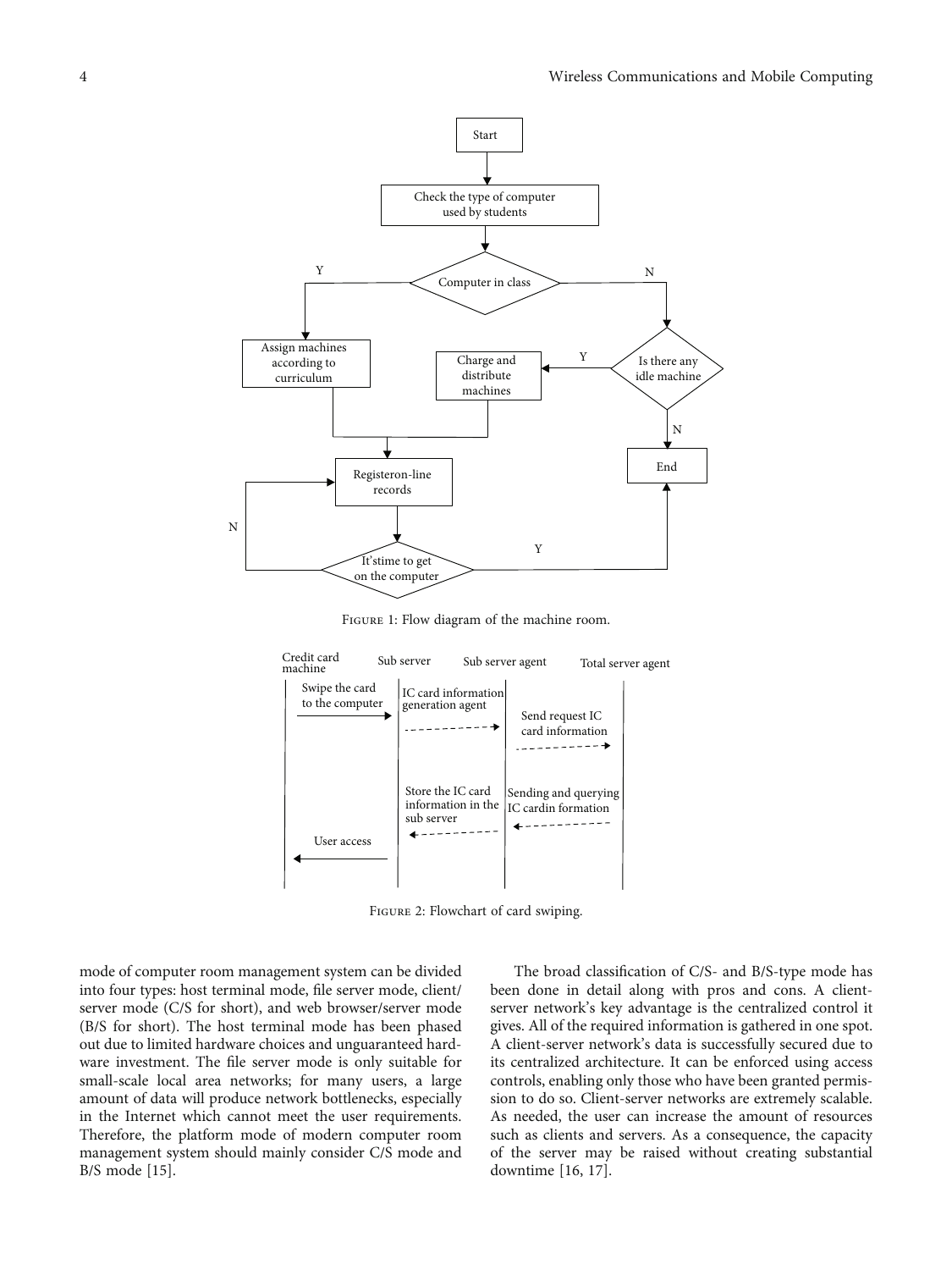<span id="page-4-0"></span>

Figure 3: Flowchart of credit card discharge.

(1) C/S structure: the client/server architecture, known as the client/server(C/S for short) architecture, is well known as the architecture. C/S architecture application is accompanied by the network database (such as Oracle, Informix, and Sybase) and desktop graphics interactive window application and development technology development and gradually formed. It separates the user interaction interface and business application processing of a complex network application from database access and processing. The dialogue between the server and the client is carried out through a message passing mechanism. The client sends the request to the server, and the server sends the request back to the client after the corresponding processing through the passing mechanism. A large number of operations to the database through the way of remote database access to the backstage database server to complete this mode to a certain extent to improve the speed of user interaction and response, reduce the requirements of the client to the CPU processing capacity, application development is simple and has more powerful foreground development tool. C/S business logic: the architecture is a two-tier system: the first layer combines the presentation on the client system and the second layer combines the database server over the network as shown in Figure [4](#page-5-0)

Generally, application software with C/S architecture is left at the client side, which makes the client side application still fast when dealing with complex applications, which is not consistent with the development trend of thin clients. In the remote database access database mode (obbc.sql), the client and the backstage database server data exchange frequently, and the amount of data is large, when a large number of users access easy to cause network bottlenecks. The traditional C/S mode has many shortcomings: such as low efficiency: inconvenient installation and operation, difficult to upgrade, and low safety performance [[18\]](#page-7-0). Moreover, if all clients request data from the server at the same time, the service may become overburdened. As a result, the network may get overcrowded. If the server fails for whatever reason, none of the clients' requests will be fulfilled. As a

result, the expenses of implementing and maintaining a client-server strategy are rather high [\[19, 20](#page-7-0)].

(2) The B/S structure: browser/server structure, namely, browser/server (referred to as B/S) structure, is a change or improvement of C/S structure with the rise of Internet technology. Its client is a standard browser (such as Internet Explorer and Netscape Navigator); the server side of the standard WEB server collaborative application server responds to the browser's request. The B/S mode is a three-tier structure system. The first-tier client is the user's interface to the entire system. Customers' applications are streamlined with general purpose browser software such as Netscape Navigator and Microsoft's Internet Explorer. The browser converts HTML code into an illustrated web page. The web page also has a certain interactive function, allowing users to input information on the application form provided by the web page to submit to the background and put forward processing requests. This background is the second layer of the web server. The second layer web server starts the process in response to the request and dynamically generates a string of HTML code that embeds the result of the processing and returns it to the client's browser. If the request submitted by the client includes access to data, the web server also needs to work with the database server to complete the processing. Tier 3 database server is similar to C/S mode, responsible for coordinating SQL requests from different web servers and managing the database

2.3. System Platform Mode Used by the System. There are many differences between C/S and B/S. First of all, C/S is built on the basis of local area network; B/S is built on the basis of wide area network. Second, the hardware environment is different: C/S is generally built on a dedicated network environment in a small-range LAN between the special server to provide connection and data exchange services. B/S is built on the WAN, which does not have to be a special network hardware environment, such as telephone Internet, there is a stronger than C/S to adapt to the range,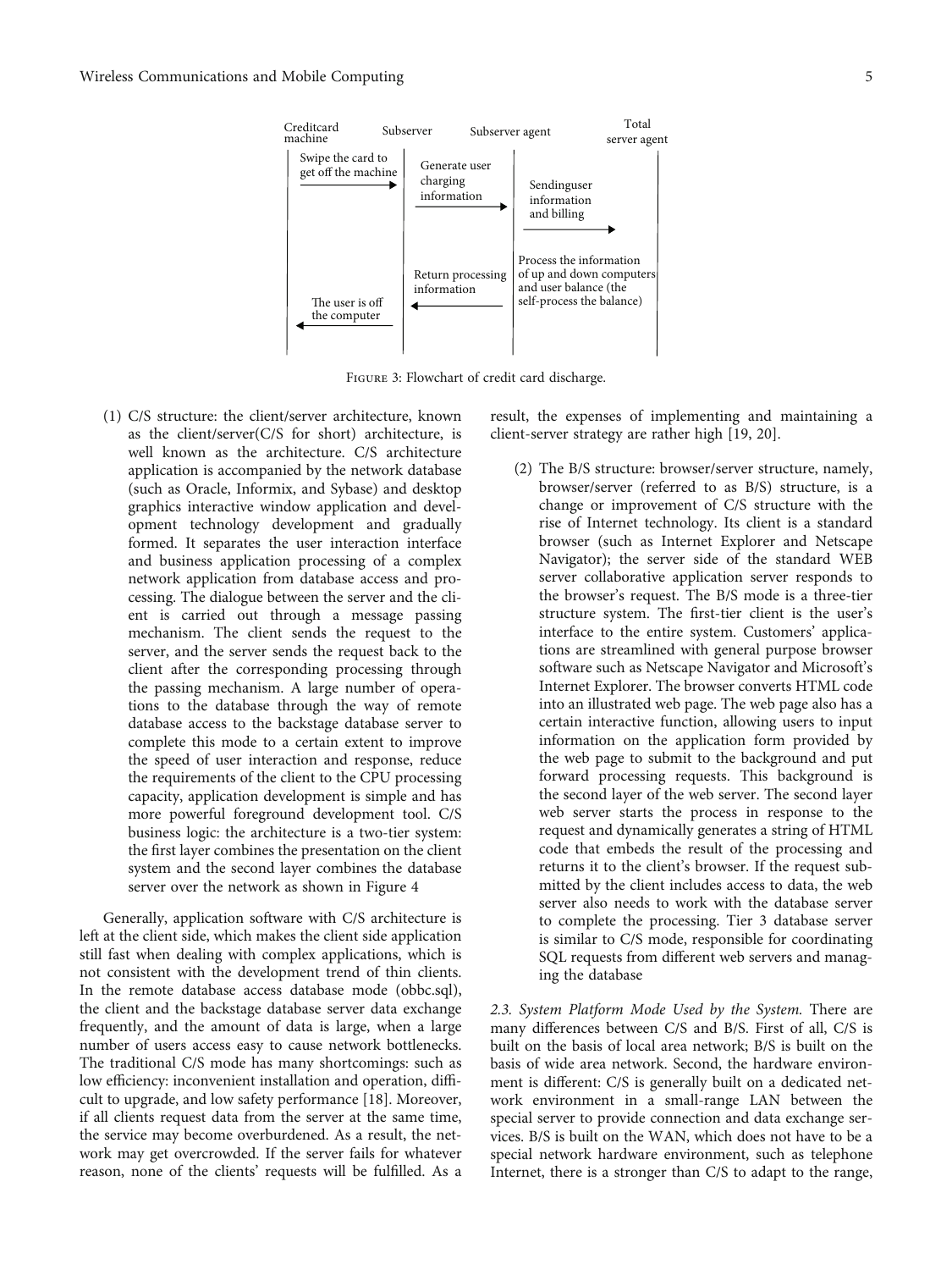<span id="page-5-0"></span>

Figure 4: Architecture for C/S business logic.

generally as long as there is an operating system and browser on line. Although the two-layer C/S or B/S structure has many advantages, it has disadvantages in the following aspects:

- (1) Low efficiency in a distributed environment: in the general three-tier C/S or B/S structure access to the database process, because the client id direct with the application server and the application server and the database server hit, this will undoubtedly reduce the data access rate
- (2) For some special information form, through the database server makes the management very inconvenient. In the traditional three-tier C/S or B/S structure, data cannot be exchanged between the application servers. As for descriptive information, it must be exchanged through the database server. This not only causes the pressure of the database server but also is not easy to realize, thus affecting the application of the traditional two-tier C/S or B/ S structure. We overcome this shortcoming by dividing the traditional application server layer into two parallel sublayers that can interact, thus making the three-tier C/S or B/S architecture more dynamic [\[21\]](#page-7-0). In the improved architecture, the two parallel sublayers not only have the functionality of their original application server layer, but they can interact with each other through some mechanism. The interaction principle between them is based on the principle of independence and mutual trust, that is, each sublayer is independent of the influence of another layer, and each sublayer has the integrity of the other side [\[22](#page-7-0), [23\]](#page-7-0)

AI technology is a good way to deal with in the past, the traditional C/S pattern cannot solve the problem, and its advantage lies in the following: 1 AI mode from the traditional C/S mode, the framework of the service request will be issued to the client code dynamically moved to execute on the server, the AI is not through the network transmission among the link and interact directly with the service source. This significantly reduces network bandwidth requirements and minimizes conflicts between multiple applications [[24](#page-7-0)]. Of course, there are times when the code is moved to the client side for execution so that the interaction occurs locally on the client, which can achieve the same effect. Compared with the C/S mode, it is less dependent on

the network, does not need to keep the network always connected, allows discontinuous connection, and improves the utilization rate of the network [[25](#page-7-0)].

#### 3. Result Analyses

3.1. Performance Test of Automatic Control System in the Computer Room. To test in this paper, the performance of the automatic control system, computer rooms and the current classical room computer automatic control system optimization method on the same platform to carry on the simulation test, when the automatic control system by the outside factors under the condition of strong interference, the method and the traditional method of computer automatic control system of control results are shown in Figure [5](#page-6-0). The dotted line in Figure [5](#page-6-0) is the result line for the method proposed in the paper. It can be clearly seen that the output results have been stable which greatly improves the control effect of computer automatic control process. Through the outcome, it can be said that the proposed control method can be used of higher level of automation, flexibility, and robustness which will work effectively. This will address a major issue for the networked sensing and will solve the problems related to the communication delays. Under the condition of strong interference by outside factors, the traditional room change is very big, computer automatic control system optimization results in the output ups and downs unstable between 0.6 and 0.8, to achieve the ideal state of computer automatic control system control, long time-consuming, and results in this paper, the automatic control system control is steady in 0.8. It can reach the ideal state in a short time and improve the control effect of the computer automatic control system, and the control results of the computer automatic control system are more stable, with obvious advantages. The comparison results show that the optimization method of the automatic control system designed in this paper can solve the problems of large errors and low control efficiency in the optimization process of the automatic control system in the computer room.

3.2. Implementation of AI-Based Computer Room Management System. The client of this system includes the control client, the card swiping client, and the computer client, who are responsible for the server management, card swiping management, and the student computer control, and the client only carries on the data exchange with the subserver, without any contact with the central server. Take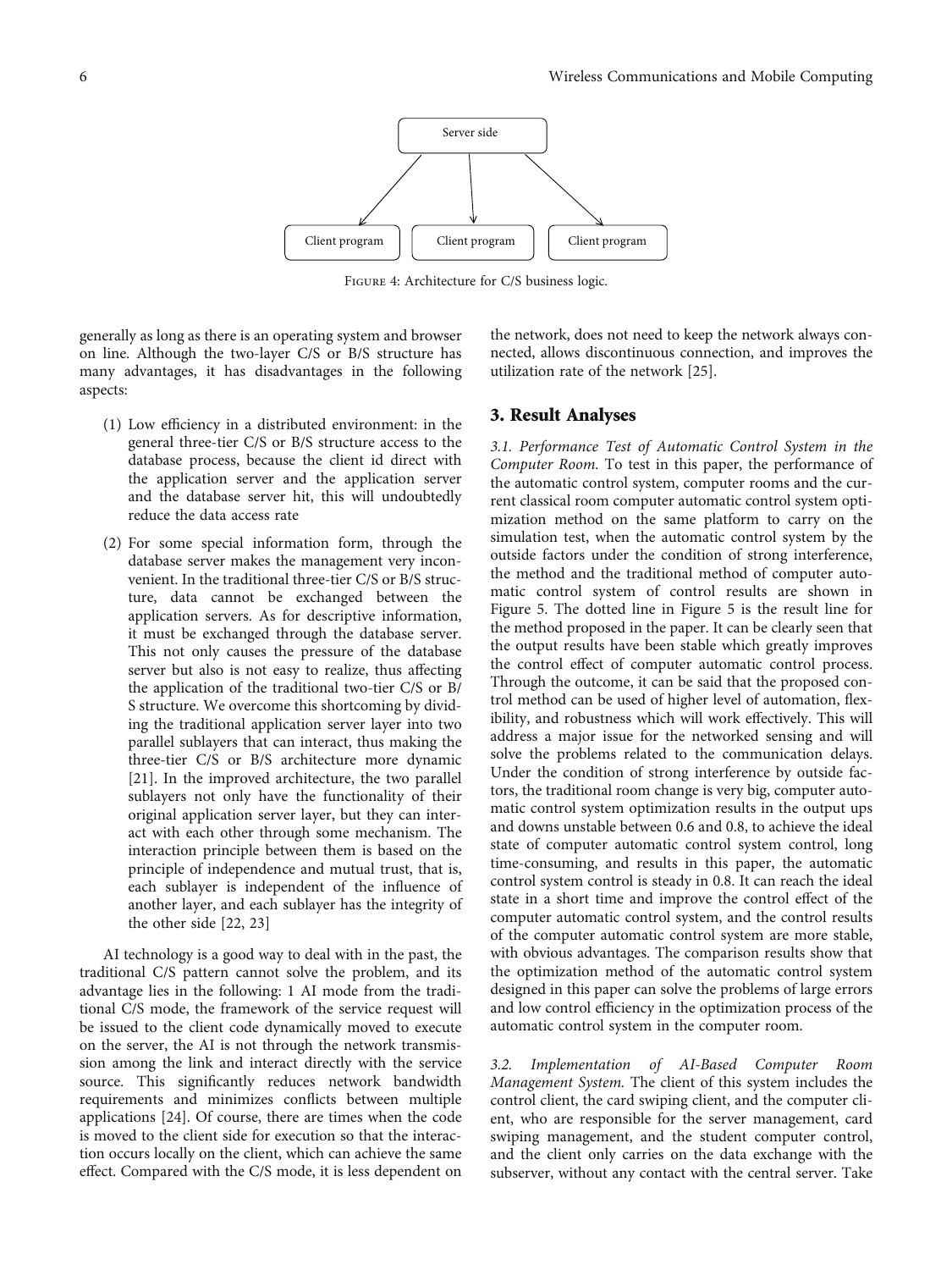<span id="page-6-0"></span>

FIGURE 5: Output results of the automatic control system interference.

the swipe client as an example to describe the implementation of the client. The card swiping client is responsible for the student swiping card on and off the machine and communicates with the subserver to decide whether the student swiping card can get on the machine, including swiping card management and message processing, which are, respectively, composed of IC card identification, message sending thread, message sending thread, message queue, and so on. The structure of the operation process is shown in Figure 6.

The computer room management application system is designed by combining the foreground database with the background database. Database design is the cornerstone of the successful development of the system, so how to set up database tables, in which fields each table has to ensure data consistency, save memory, and reduce the amount of computation, which simplifies the program design is essential. According to the database design specification, to prevent abnormal data insertion, deletion, and update, the database design reaches three normal forms (3NF). The main data table of the system is user table, user on machine record table, user-type table, and rate table. The user table mainly includes the basic information of the user and the login information of the user. The user login record table mainly includes the login record registration; this table is convenient for the user to inquire their own login record. The user-type table includes user types such as super administrator, system administrator, general administrator, teacher, and student.

## 4. Discussions

The proposal is to create an artificial intelligence-based intelligent controller system for computer room management that protects data integrity, saves memory, reduces computation, and simplifies program design. As a result, the



Figure 6: The overall design of database of the computer room management application system.

improved system combines software, hardware, communication, and distributed system technology into one, greatly improving the control effect of computer automatic control processes, as well as the control result of computer automatic control processes, which is more stable and has a practical application value. It is apparent that the output results have remained consistent, significantly improving the control impact of the computer automatic control process. As a result of the findings, it can be concluded that the suggested control approach may be utilized to achieve a better degree of automation, flexibility, and resilience, all of which will be beneficial.

## 5. Conclusions

Based on the analysis of the defects of the existing computer room management system and the characteristics of AI technology, a framework model of distributed computer room management system based on artificial intelligence is designed in combination with the characteristics of interaction, autonomy, and initiative of AI technology. The existing management system of the computer room in our school has been improved. A management system model based on B/S and C/S is proposed, and a radio frequency card is developed by using radio frequency identification technology. Run on the system in the management of basic normal, in computer room management for the school to save a large amount of manpower and material resources, improve the control effect of computer automatic control system, equipment utilization, and efficiency, and solve the existing current computer automatic control system optimization process, the control problem of low efficiency, and great error in computer room management, modernization has certain actual application value.